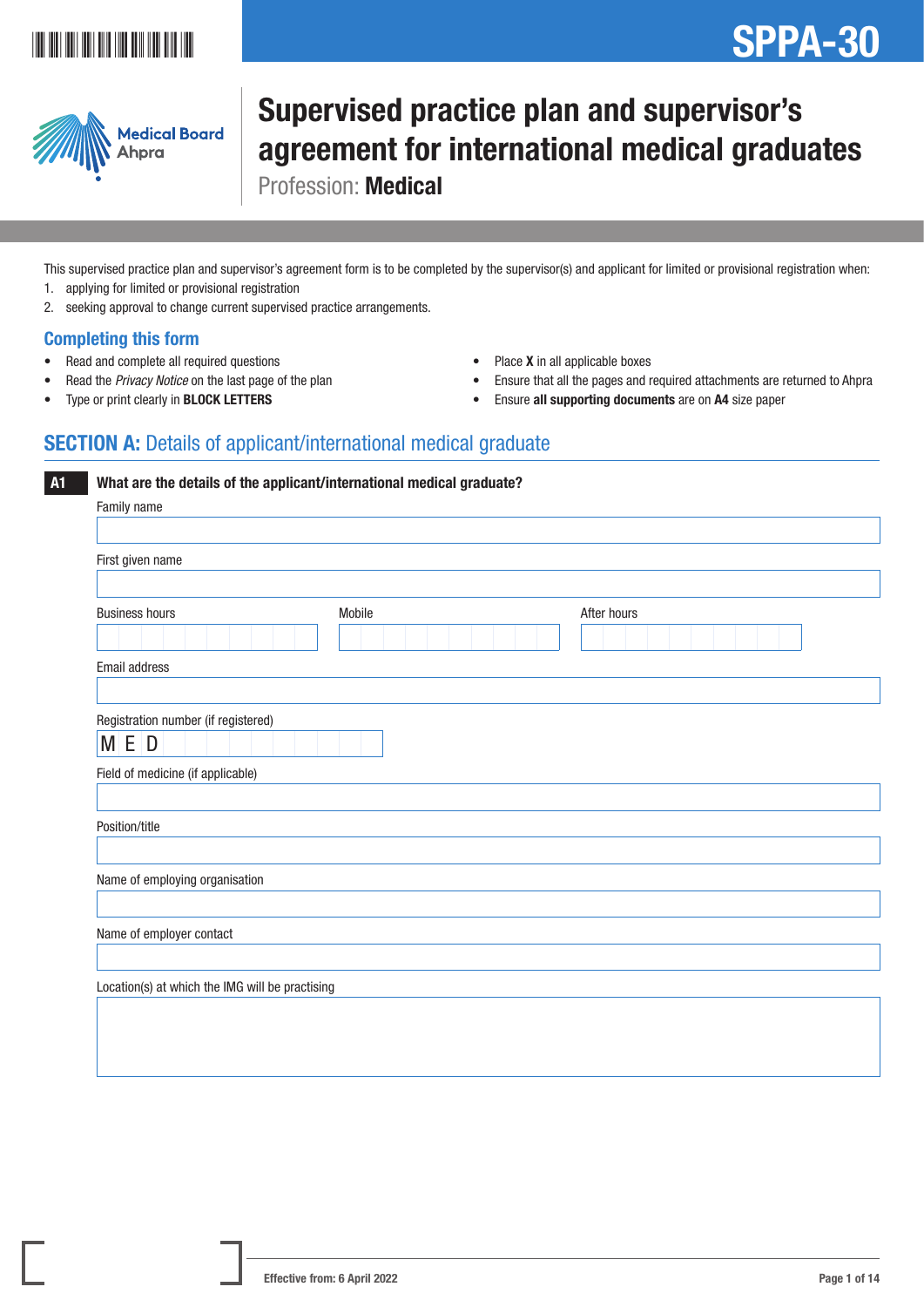**SECTION B:** Details of proposed principal supervisor

| First given name<br>Registration number (if registered)<br>M E D                      |                                                                                                                                             |
|---------------------------------------------------------------------------------------|---------------------------------------------------------------------------------------------------------------------------------------------|
|                                                                                       |                                                                                                                                             |
|                                                                                       |                                                                                                                                             |
|                                                                                       |                                                                                                                                             |
|                                                                                       |                                                                                                                                             |
| Registration type (select all that apply):<br>General                                 |                                                                                                                                             |
| Specialist - provide details below                                                    |                                                                                                                                             |
|                                                                                       |                                                                                                                                             |
|                                                                                       |                                                                                                                                             |
|                                                                                       |                                                                                                                                             |
| Number of years with general and/or specialist registration:<br>Specialist<br>General | Specialist                                                                                                                                  |
|                                                                                       |                                                                                                                                             |
|                                                                                       |                                                                                                                                             |
| Qualifications                                                                        |                                                                                                                                             |
|                                                                                       |                                                                                                                                             |
| Position/title                                                                        |                                                                                                                                             |
|                                                                                       |                                                                                                                                             |
| Organisation name                                                                     |                                                                                                                                             |
| Daytime contact number(s):<br>Mobile<br><b>Business hours</b>                         | After hours                                                                                                                                 |
|                                                                                       |                                                                                                                                             |
| Email address                                                                         |                                                                                                                                             |
|                                                                                       |                                                                                                                                             |
|                                                                                       |                                                                                                                                             |
|                                                                                       | Note: The email address will be provided to the third party provider of the Board's online education and assessment module for supervisors. |
| Are you a relative or domestic partner of the IMG?                                    |                                                                                                                                             |
| Yes - I am a relative or domestic partner of the IMG.                                 |                                                                                                                                             |
| medical graduates. You must nominate an alternative principal supervisor.             | STOP: You do not meet the requirements for a supervisor in accordance with the Board's Guidelines - Supervised practice for international   |
| $No - I$ am not a relative or domestic partner of the IMG.                            |                                                                                                                                             |
|                                                                                       |                                                                                                                                             |
|                                                                                       | Are you a Director of Medical Services or Director of Clinical Training (or equivalent) in a hospital setting?                              |
| Yes<br>No                                                                             |                                                                                                                                             |
|                                                                                       |                                                                                                                                             |
| Do you concurrently consult your own patients while providing supervision?            |                                                                                                                                             |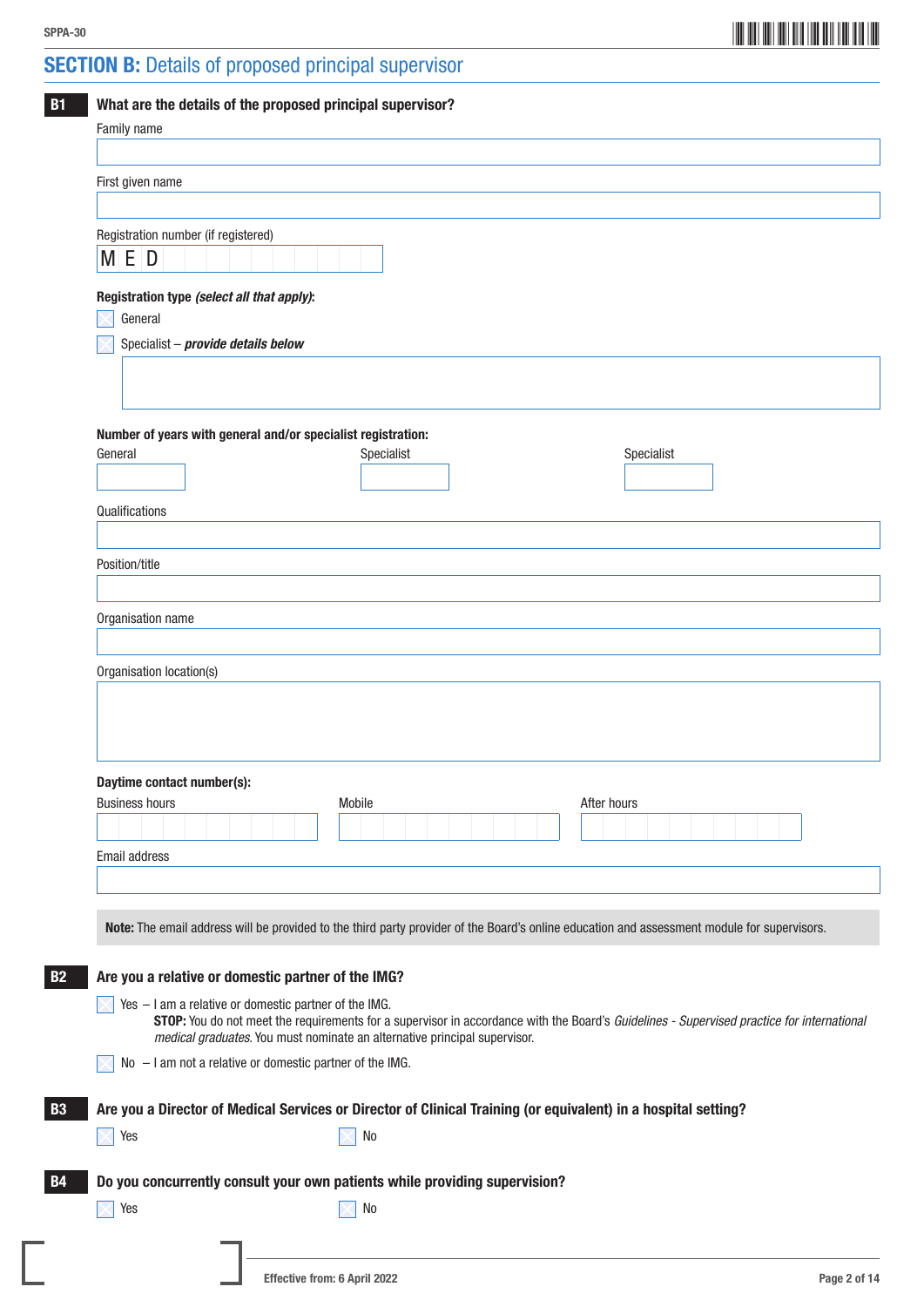## \*SPPA-303\* SPPA-30

#### B5 Have you completed the supervisor's online education and assessment module?

#### Yes

No – Login details will be provided via email after the supervision arrangements have been approved.

#### Requirements for supervisors

If the proposed principal supervisor:

- does not have specialist registration, and/or
- is not qualified in the same field of medicine as the proposed position for the IMG, and/or
- does not have three years FTE experience with general and/or specialist registration in Australia,

please provide a written explanation for the Board's consideration as to why the supervisor does not meet the requirement, details of the supervisor's training and experience, why they are suitable to be a supervisor and how it is proposed that effective supervision will be undertaken.

Please attach a separate sheet if your proposal does not fit in the space provided.

Directors of Medical Services or Directors of Clinical Training (or equivalent) in a hospital setting who are not qualified in the same field of medicine as the proposed field of medicine as the proposed position for the IMG and who are applying for approval as a principal supervisor to take responsibility for appointing term co-supervisors for IMGs are not required to provide this proposal. However, they must ensure that each term co-supervisor completes the supervisor's online education and assessment module, meets the requirements for supervisors in the Guidelines and is qualified in the relevant field of medicine for each of the terms of the proposed position for the IMG.

A DMS or DCT in a hospital setting who does not have specialist registration and/or does not have three years FTE practice with general and/or specialist registration in Australia is required to provide a written explanation for the Board's consideration as to why they do not meet the requirement, details of their training and experience and why they are suitable to be a principal supervisor.

#### For general practice only

B6 Is the practice currently accredited to the RACGP Standards for General Practices (current edition)?

#### Yes – *Please select*

- AGPAL group of companies
- Quality Practice Accreditation (the program is known as GPA ACCREDITATION plus)
- Global Mark
- Australian Council on Healthcare Standards

Please attach a separate sheet if your proposal does not fit in the space provided.

No – You must provide a proposal to the Board (see below).

 If the general practice is not currently accredited to the RACGP Standards for General Practices (current edition) you must provide a written explanation to satisfy the Board that you have structures in place to support safe practice by the IMG.

Please attach a separate sheet if your proposal does not fit in the space provided.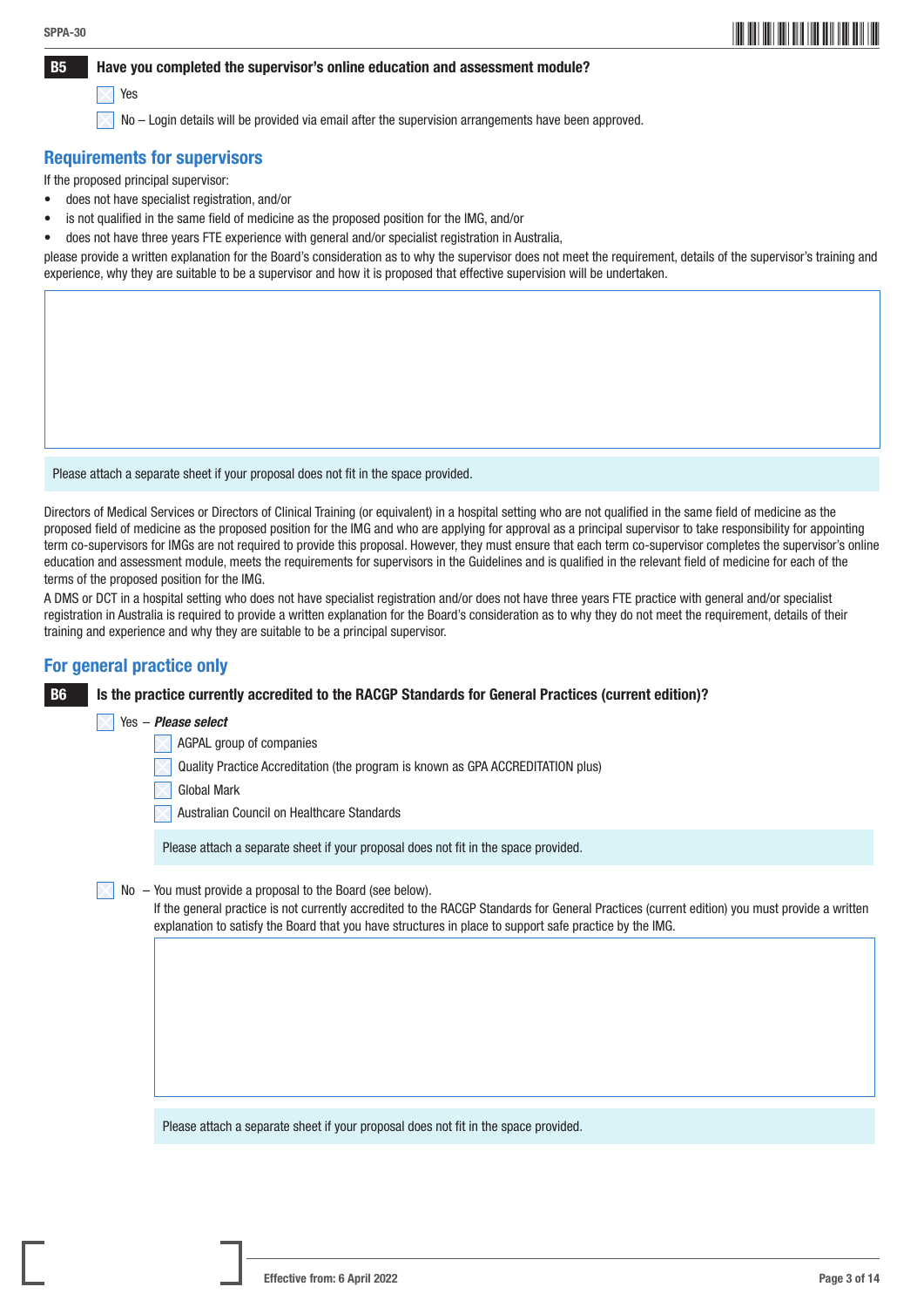## \*SPPA-304\* SPPA-30

#### Details of other registrants currently supervised by the principal supervisor

The Board will not normally approve any practitioner to have direct supervisory responsibility for more than four IMGs. Practitioners cannot be the direct supervisor for more than one IMG on level one supervision unless they do not consult with (their own) patients while supervising IMGs. Prospective supervisors who are proposing to supervise more than four IMGs must provide a proposal to the Board as to how they will provide supervision to each IMG. A DMS or DCT (or equivalent) in a hospital setting who is approved as a principal supervisor, and who takes responsibility for appointing term co-supervisors,

must ensure that in delegating supervision, that term co-supervisors will not supervise more than four IMGs at a time. Otherwise they are required to provide a proposal to the Board about how the term co-supervisor will provide supervision to each IMG:

| <b>Family name</b> | First given name | <b>Level of supervision</b><br><b>Registration number</b> |  |
|--------------------|------------------|-----------------------------------------------------------|--|
|                    |                  | $\mathsf E$<br>D<br>$M \mid$                              |  |
|                    |                  | E<br>D<br>M                                               |  |
|                    |                  | E<br>D<br>M                                               |  |

### **SECTION C:** Details of the first proposed co-supervisor

The Board expects principal supervisors to be responsible for the adequate supervision of IMGs regardless of whether co-supervisors have been nominated to supervise the day-to-day practice of IMGs. The principal supervisor is expected to sign off the supervision reports required by the Board. One or more co-supervisors should also be appointed to ensure the IMG is supervised when the principal supervisor is absent. If a co-supervisor cannot be appointed in advance, the principal supervisor must inform the Board what arrangements will be made for the principal supervisor's absence, for example, for sick leave or annual leave.

A Director of Medical Services or Director of Clinical Training (or equivalent) in a hospital setting who takes responsibility for appointing term co-supervisors may be exempt from completing this section but must ensure that any term co-supervisors appointed meet the requirements defined in the Guidelines

**C1** What are the details of the first proposed co-supervisor?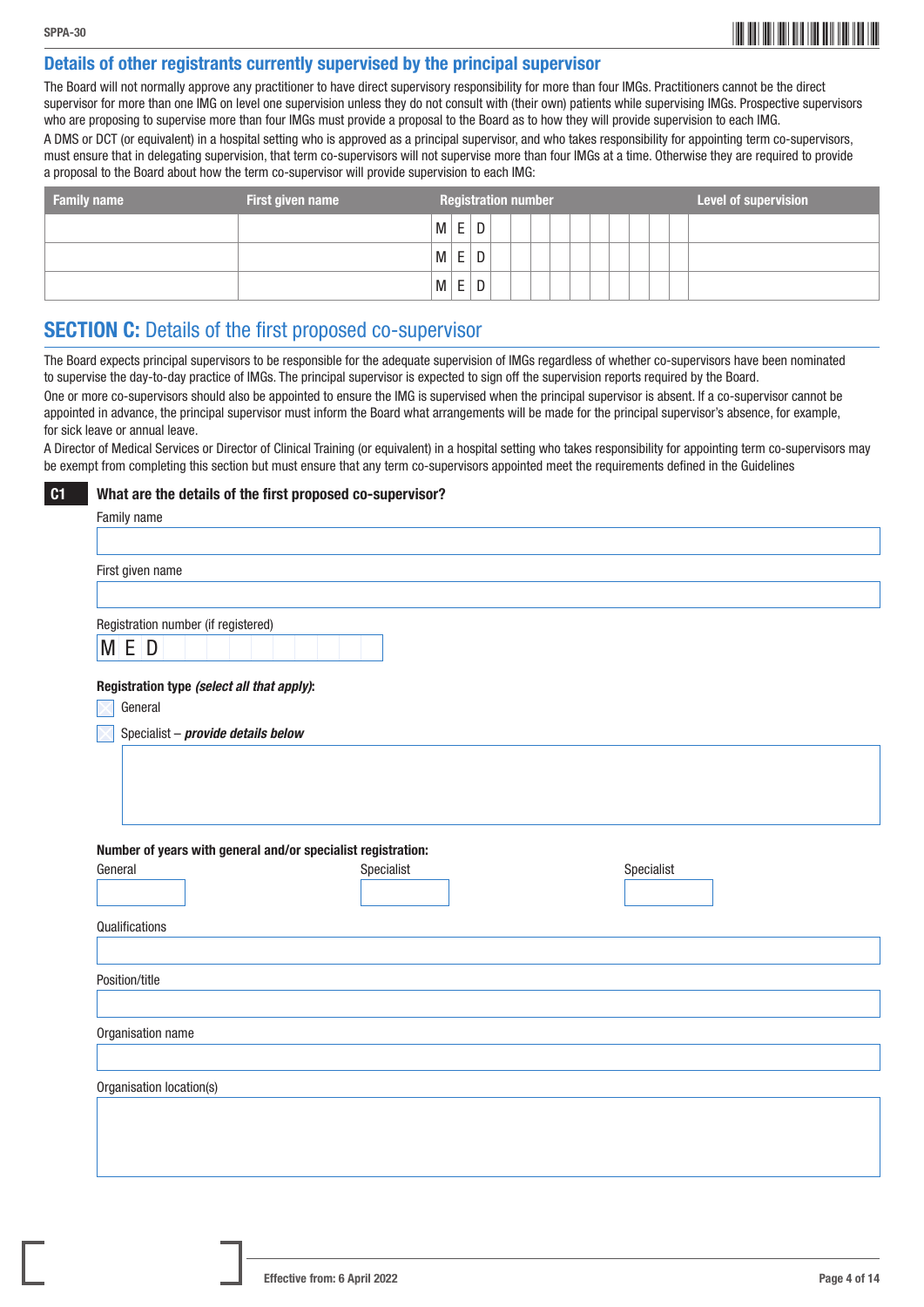|                | Daytime contact number(s):                         |  |                                                                             |                                                                                                      |                                                                                                                                             |
|----------------|----------------------------------------------------|--|-----------------------------------------------------------------------------|------------------------------------------------------------------------------------------------------|---------------------------------------------------------------------------------------------------------------------------------------------|
|                | <b>Business hours</b>                              |  | Mobile                                                                      |                                                                                                      | After hours                                                                                                                                 |
|                |                                                    |  |                                                                             |                                                                                                      |                                                                                                                                             |
|                | Email address                                      |  |                                                                             |                                                                                                      |                                                                                                                                             |
|                |                                                    |  |                                                                             |                                                                                                      |                                                                                                                                             |
|                |                                                    |  |                                                                             |                                                                                                      |                                                                                                                                             |
|                |                                                    |  |                                                                             |                                                                                                      | Note: The email address will be provided to the third party provider of the Board's online education and assessment module for supervisors. |
| C <sub>2</sub> | Are you a relative or domestic partner of the IMG? |  |                                                                             |                                                                                                      |                                                                                                                                             |
|                |                                                    |  | Yes - The proposed supervisor is a relative or domestic partner of the IMG. | practice for international medical graduates. You must nominate an alternative co-supervisor.        | <b>STOP:</b> The proposed supervisor does not meet the requirements for a supervisor in accordance with the Board's Guidelines - Supervised |
|                |                                                    |  |                                                                             | No - The proposed supervisor is not a relative or domestic partner of the IMG.                       |                                                                                                                                             |
| $\boxed{c_3}$  |                                                    |  |                                                                             | Have they completed the supervisor's online education and assessment module?                         |                                                                                                                                             |
|                | Yes                                                |  |                                                                             |                                                                                                      |                                                                                                                                             |
|                |                                                    |  |                                                                             | No - Login details will be provided via email after the supervision arrangements have been approved. |                                                                                                                                             |
| C <sub>4</sub> |                                                    |  |                                                                             | Do they concurrently consult their own patients while providing supervision?                         |                                                                                                                                             |
|                | Yes                                                |  | No                                                                          |                                                                                                      |                                                                                                                                             |
|                | <b>Requirements for supervisors</b>                |  |                                                                             |                                                                                                      |                                                                                                                                             |
|                | If the proposed principal supervisor:              |  |                                                                             |                                                                                                      |                                                                                                                                             |
| $\bullet$      | does not have specialist registration, and/or      |  |                                                                             |                                                                                                      |                                                                                                                                             |
| ٠              |                                                    |  |                                                                             | is not qualified in the same field of medicine as the proposed position for the IMG, and/or          |                                                                                                                                             |
| ٠              |                                                    |  |                                                                             | does not have three years FTE experience with general and/or specialist registration in Australia,   |                                                                                                                                             |

please provide a written explanation for the Board's consideration as to why the supervisor does not meet the requirement, details of the supervisor's training and experience, why they are suitable to be a supervisor and how it is proposed that effective supervision will be undertaken.

Please attach a separate sheet if your proposal does not fit in the space provided.

### Details of other registrants currently supervised by the first co-supervisor

| <b>Family name</b> | <b>First given name</b> |   |         | <b>Registration number</b> |  |  |  |  |  | <b>Level of supervision</b> |
|--------------------|-------------------------|---|---------|----------------------------|--|--|--|--|--|-----------------------------|
|                    |                         | м | ⊢       | D                          |  |  |  |  |  |                             |
|                    |                         | M | -<br>F. | D                          |  |  |  |  |  |                             |
|                    |                         | М | -<br>Ŀ  | D                          |  |  |  |  |  |                             |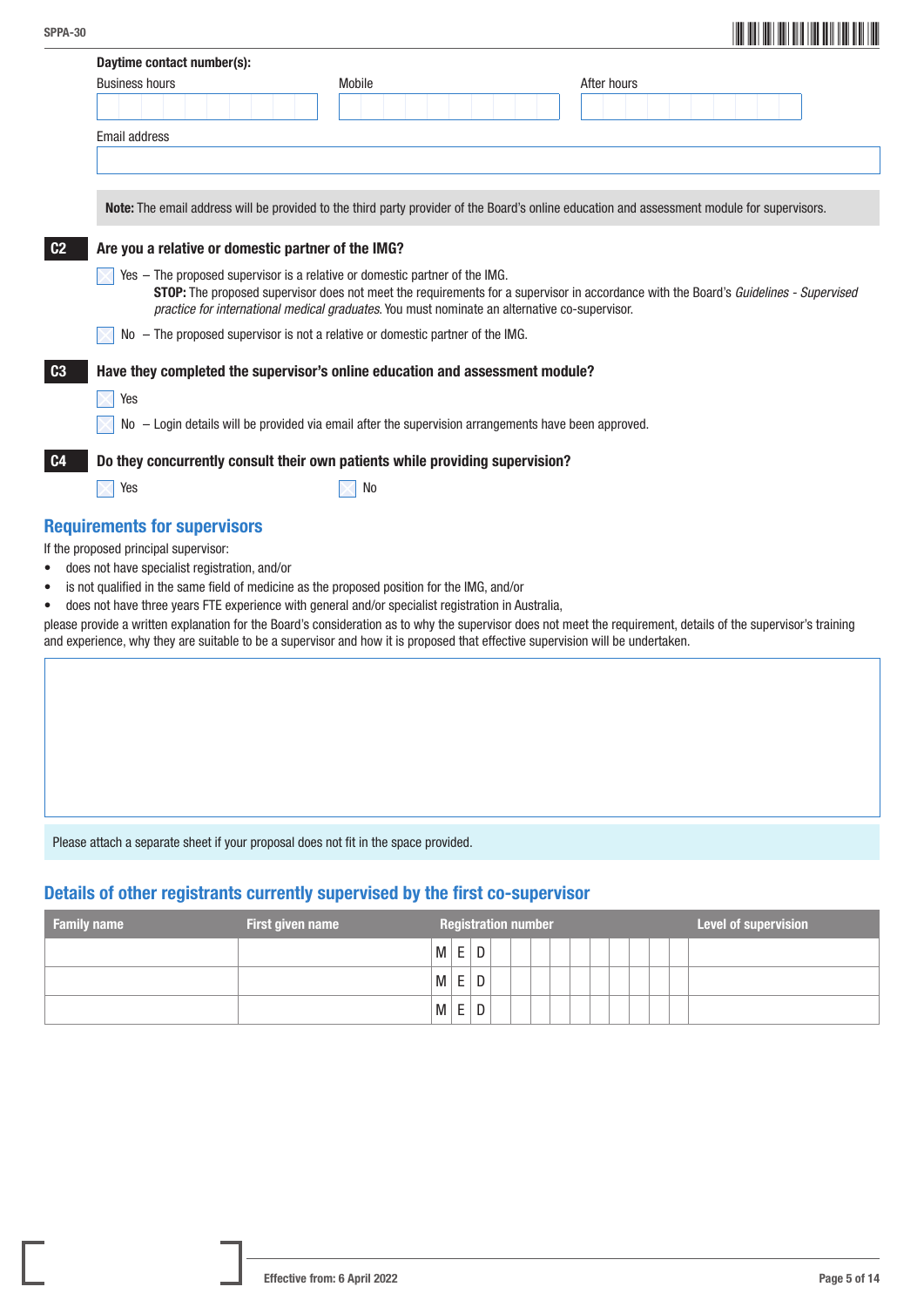## $\sum_{i=1}^{n}$

## SECTION D: Details of the second proposed co-supervisor (if applicable)

| Family name                                           |                                                                                                      |                                                                                                                                             |
|-------------------------------------------------------|------------------------------------------------------------------------------------------------------|---------------------------------------------------------------------------------------------------------------------------------------------|
| First given name                                      |                                                                                                      |                                                                                                                                             |
|                                                       |                                                                                                      |                                                                                                                                             |
| Registration number (if registered)                   |                                                                                                      |                                                                                                                                             |
| M E D                                                 |                                                                                                      |                                                                                                                                             |
| Registration type (select all that apply):<br>General |                                                                                                      |                                                                                                                                             |
| Specialist - provide details below                    |                                                                                                      |                                                                                                                                             |
|                                                       |                                                                                                      |                                                                                                                                             |
|                                                       |                                                                                                      |                                                                                                                                             |
|                                                       | Number of years with general and/or specialist registration:                                         |                                                                                                                                             |
| General                                               | Specialist                                                                                           | Specialist                                                                                                                                  |
|                                                       |                                                                                                      |                                                                                                                                             |
| Qualifications                                        |                                                                                                      |                                                                                                                                             |
| Position/title                                        |                                                                                                      |                                                                                                                                             |
|                                                       |                                                                                                      |                                                                                                                                             |
| Organisation name                                     |                                                                                                      |                                                                                                                                             |
|                                                       |                                                                                                      |                                                                                                                                             |
| Organisation location(s)                              |                                                                                                      |                                                                                                                                             |
|                                                       |                                                                                                      |                                                                                                                                             |
|                                                       |                                                                                                      |                                                                                                                                             |
| Daytime contact number(s):                            |                                                                                                      |                                                                                                                                             |
| <b>Business hours</b>                                 | Mobile                                                                                               | After hours                                                                                                                                 |
|                                                       |                                                                                                      |                                                                                                                                             |
| Email address                                         |                                                                                                      |                                                                                                                                             |
|                                                       |                                                                                                      |                                                                                                                                             |
|                                                       |                                                                                                      | Note: The email address will be provided to the third party provider of the Board's online education and assessment module for supervisors. |
|                                                       | Are you a relative or domestic partner of the IMG?                                                   |                                                                                                                                             |
|                                                       | Yes - The proposed supervisor is a relative or domestic partner of the IMG.                          |                                                                                                                                             |
|                                                       | practice for international medical graduates. You must nominate an alternative co-supervisor.        | STOP: The proposed supervisor does not meet the requirements for a supervisor in accordance with the Board's Guidelines - Supervised        |
|                                                       | No - The proposed supervisor is not a relative or domestic partner of the IMG.                       |                                                                                                                                             |
|                                                       | Have they completed the supervisor's online education and assessment module?                         |                                                                                                                                             |
|                                                       |                                                                                                      |                                                                                                                                             |
| Yes                                                   |                                                                                                      |                                                                                                                                             |
|                                                       | No - Login details will be provided via email after the supervision arrangements have been approved. |                                                                                                                                             |
|                                                       | Do they concurrently consult their own patients while providing supervision?                         |                                                                                                                                             |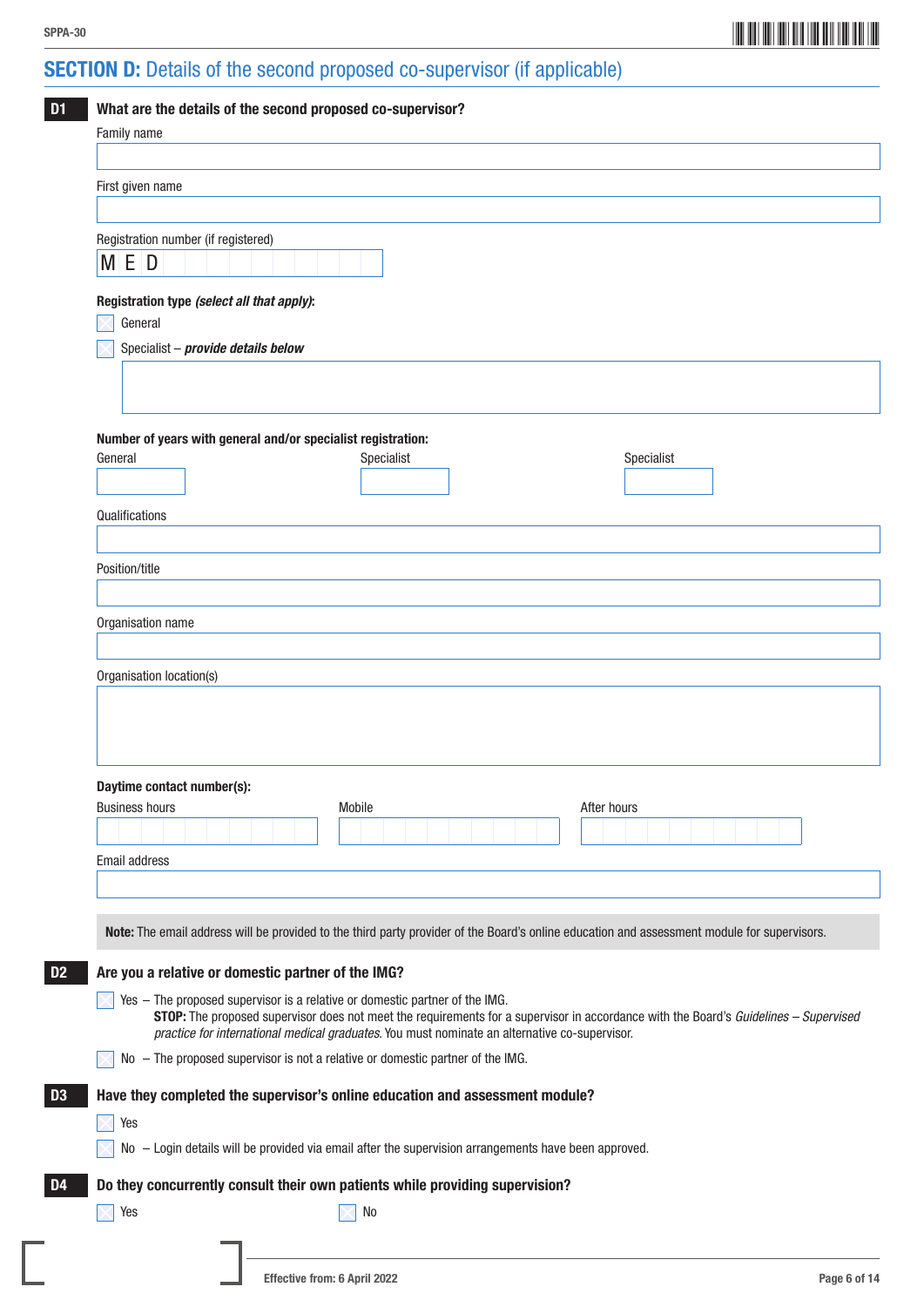### Requirements for supervisors

If the proposed co-supervisor:

- does not have specialist registration, and/or
- is not qualified in the same field of medicine as the proposed position for the IMG, and/or
- does not have three years FTE experience with general and/or specialist registration in Australia,

please provide a written explanation for the Board's consideration as to why the supervisor does not meet the requirement, details of the supervisor's training and experience, why they are suitable to be a supervisor and how it is proposed that effective supervision will be undertaken.

Please attach a separate sheet if your proposal does not fit in the space provided.

#### Details of other registrants currently supervised by the second co-supervisor

| <b>Family name</b> | First given name |   |   |   |  | <b>Registration number</b> |  |  |  |  | Level of supervision |
|--------------------|------------------|---|---|---|--|----------------------------|--|--|--|--|----------------------|
|                    |                  | M | E | D |  |                            |  |  |  |  |                      |
|                    |                  | M | E | D |  |                            |  |  |  |  |                      |
|                    |                  | M | E | D |  |                            |  |  |  |  |                      |

## SECTION E: Details of the third proposed co-supervisor (if applicable)

| First given name                           |                                                              |            |
|--------------------------------------------|--------------------------------------------------------------|------------|
| Registration number (if registered)        |                                                              |            |
| M E D                                      |                                                              |            |
| Registration type (select all that apply): |                                                              |            |
| General                                    |                                                              |            |
| Specialist - provide details below         |                                                              |            |
|                                            |                                                              |            |
|                                            |                                                              |            |
|                                            |                                                              |            |
|                                            |                                                              |            |
|                                            |                                                              |            |
|                                            | Number of years with general and/or specialist registration: |            |
|                                            | Specialist                                                   | Specialist |
| General                                    |                                                              |            |
|                                            |                                                              |            |
| Qualifications                             |                                                              |            |
|                                            |                                                              |            |
| Position/title                             |                                                              |            |
|                                            |                                                              |            |
| Organisation name                          |                                                              |            |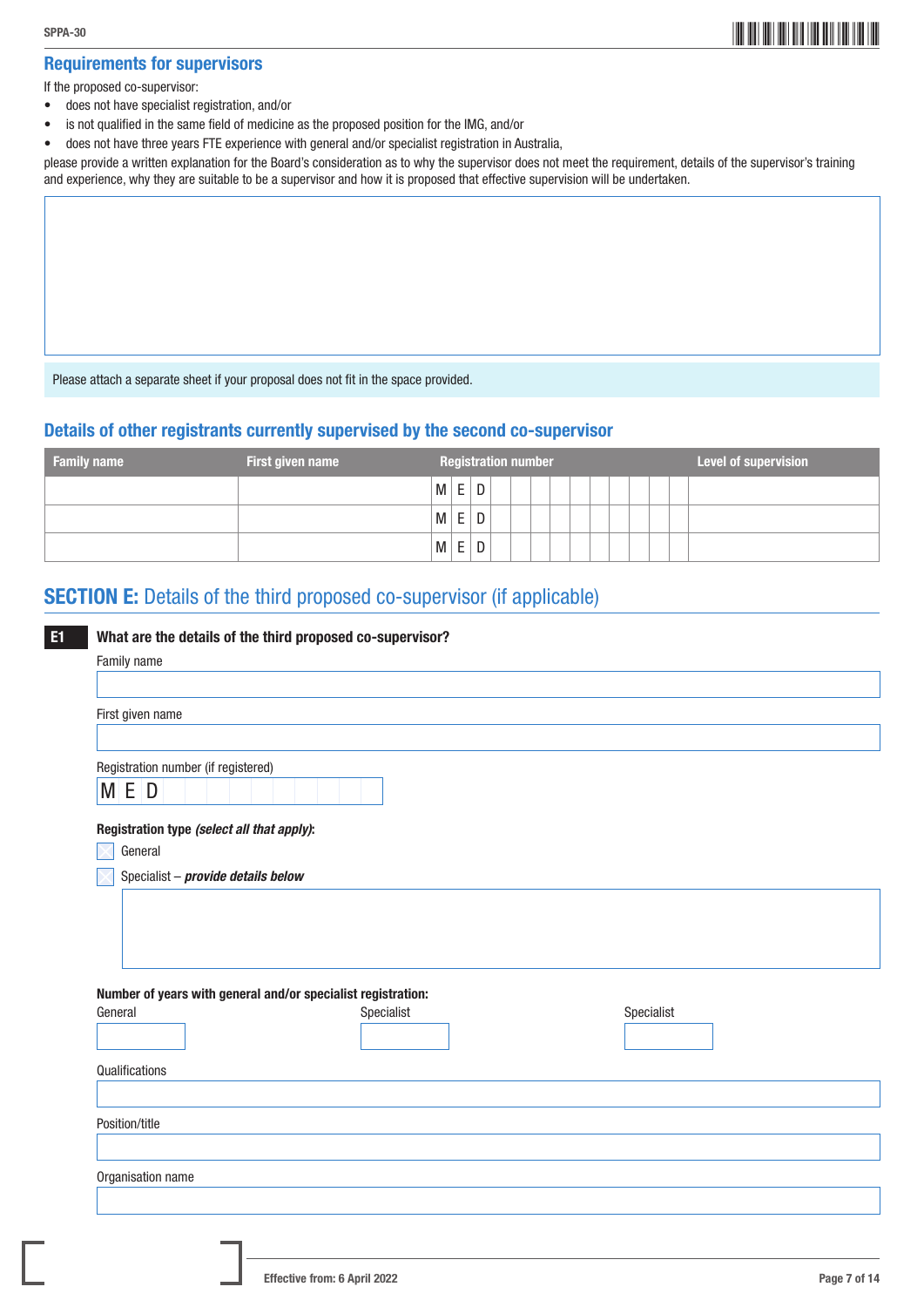|                       | Organisation location(s)   |                                                    |                                                                                                        |                                                                                                                                             |  |
|-----------------------|----------------------------|----------------------------------------------------|--------------------------------------------------------------------------------------------------------|---------------------------------------------------------------------------------------------------------------------------------------------|--|
|                       |                            |                                                    |                                                                                                        |                                                                                                                                             |  |
|                       |                            |                                                    |                                                                                                        |                                                                                                                                             |  |
|                       |                            |                                                    |                                                                                                        |                                                                                                                                             |  |
|                       |                            |                                                    |                                                                                                        |                                                                                                                                             |  |
| <b>Business hours</b> | Daytime contact number(s): |                                                    | Mobile                                                                                                 | After hours                                                                                                                                 |  |
|                       |                            |                                                    |                                                                                                        |                                                                                                                                             |  |
|                       |                            |                                                    |                                                                                                        |                                                                                                                                             |  |
| Email address         |                            |                                                    |                                                                                                        |                                                                                                                                             |  |
|                       |                            |                                                    |                                                                                                        |                                                                                                                                             |  |
|                       |                            |                                                    |                                                                                                        |                                                                                                                                             |  |
|                       |                            |                                                    |                                                                                                        |                                                                                                                                             |  |
|                       |                            |                                                    |                                                                                                        |                                                                                                                                             |  |
|                       |                            |                                                    |                                                                                                        |                                                                                                                                             |  |
|                       |                            |                                                    |                                                                                                        |                                                                                                                                             |  |
|                       |                            |                                                    |                                                                                                        | Note: The email address will be provided to the third party provider of the Board's online education and assessment module for supervisors. |  |
|                       |                            |                                                    |                                                                                                        |                                                                                                                                             |  |
|                       |                            | Are you a relative or domestic partner of the IMG? |                                                                                                        |                                                                                                                                             |  |
|                       |                            |                                                    |                                                                                                        |                                                                                                                                             |  |
|                       |                            |                                                    | Yes - The proposed supervisor is a relative or domestic partner of the IMG.                            |                                                                                                                                             |  |
|                       |                            |                                                    |                                                                                                        | STOP: The proposed supervisor does not meet the requirements for a supervisor in accordance with the Board's Guidelines - Supervised        |  |
|                       |                            |                                                    | practice for international medical graduates. You must nominate an alternative co-supervisor.          |                                                                                                                                             |  |
|                       |                            |                                                    | No - The proposed supervisor is not a relative or domestic partner of the IMG.                         |                                                                                                                                             |  |
|                       |                            |                                                    |                                                                                                        |                                                                                                                                             |  |
|                       |                            |                                                    | Have they completed the supervisor's online education and assessment module?                           |                                                                                                                                             |  |
| Yes                   |                            |                                                    |                                                                                                        |                                                                                                                                             |  |
|                       |                            |                                                    | $No -$ Login details will be provided via email after the supervision arrangements have been approved. |                                                                                                                                             |  |

**E4** Do they concurrently consult their own patients while providing supervision?

 $Yes$  No

### Requirements for supervisors

If the proposed co-supervisor:

- does not have specialist registration, and/or
- is not qualified in the same field of medicine as the proposed position for the IMG, and/or
- does not have three years FTE experience with general and/or specialist registration in Australia,

please provide a written explanation for the Board's consideration as to why the supervisor does not meet the requirement, details of the supervisor's training and experience, why they are suitable to be a supervisor and how it is proposed that effective supervision will be undertaken.

Please attach a separate sheet if your proposal does not fit in the space provided.

### Details of other registrants currently supervised by the third co-supervisor

| <b>Family name</b> | First given name | Level of supervision<br><b>Registration number</b> |
|--------------------|------------------|----------------------------------------------------|
|                    |                  | E<br>D<br>M                                        |
|                    |                  | E<br>D<br>M                                        |
|                    |                  | E<br>D<br>M                                        |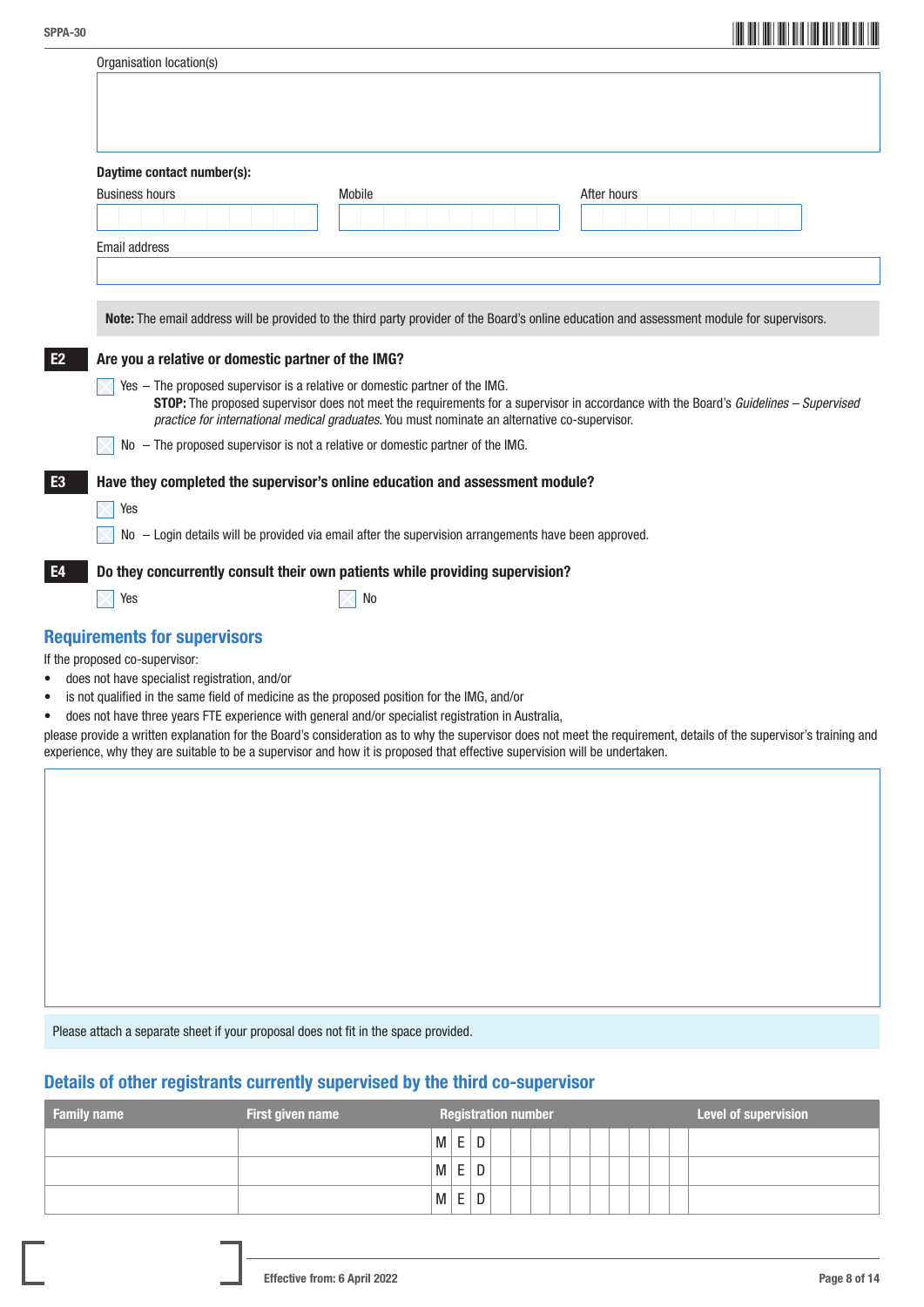

## SECTION F: Details of the proposed term co-supervisors (for hospital positions only)

DMSs and DCTs (or equivalent) in a hospital setting can delegate day-to-day supervision to term co-supervisors. DMSs and DCTs (or equivalent) who take responsibility for appointing term co-supervisors must ensure that any term co-supervisors appointed meet the requirements defined in the Guidelines. DMS or DCTs must provide the details of term co-supervisors below, so that they can complete the online education and assessment module for supervisors

### Details of term co-supervisors appointed by a DMS or DCT in a hospital setting

Enter details below or attach a separate sheet with the following details (only include term co-supervisors appointed to supervise this IMG).

#### Details of first term co-supervisor

| Family name                                                                                          |                                                                                                                                             |
|------------------------------------------------------------------------------------------------------|---------------------------------------------------------------------------------------------------------------------------------------------|
|                                                                                                      |                                                                                                                                             |
|                                                                                                      |                                                                                                                                             |
| First given name                                                                                     |                                                                                                                                             |
|                                                                                                      |                                                                                                                                             |
| Registration number (if registered)                                                                  | Registration type (select all that apply):                                                                                                  |
| <b>MED</b>                                                                                           | Specialist<br>General                                                                                                                       |
|                                                                                                      |                                                                                                                                             |
| <b>Email address</b>                                                                                 |                                                                                                                                             |
|                                                                                                      |                                                                                                                                             |
|                                                                                                      |                                                                                                                                             |
|                                                                                                      | Note: The email address will be provided to the third party provider of the Board's online education and assessment module for supervisors. |
| Have they completed the supervisor's online education and assessment module?                         |                                                                                                                                             |
| Yes                                                                                                  |                                                                                                                                             |
| No - Login details will be provided via email after the supervision arrangements have been approved. |                                                                                                                                             |
|                                                                                                      |                                                                                                                                             |
| Don't know                                                                                           |                                                                                                                                             |
|                                                                                                      |                                                                                                                                             |
| <b>Details of second term co-supervisor</b>                                                          |                                                                                                                                             |
| Family name                                                                                          |                                                                                                                                             |
|                                                                                                      |                                                                                                                                             |
| First given name                                                                                     |                                                                                                                                             |
|                                                                                                      |                                                                                                                                             |
| Registration number (if registered)                                                                  | Registration type (select all that apply):                                                                                                  |
| M E D                                                                                                | Specialist<br>General                                                                                                                       |
|                                                                                                      |                                                                                                                                             |
| Email address                                                                                        |                                                                                                                                             |
|                                                                                                      |                                                                                                                                             |
|                                                                                                      |                                                                                                                                             |
|                                                                                                      | Note: The email address will be provided to the third party provider of the Board's online education and assessment module for supervisors. |
| Have they completed the supervisor's online education and assessment module?                         |                                                                                                                                             |
| Yes                                                                                                  |                                                                                                                                             |
|                                                                                                      |                                                                                                                                             |

 $\triangleright$  No – Login details will be provided via email after the supervision arrangements have been approved.

Don't know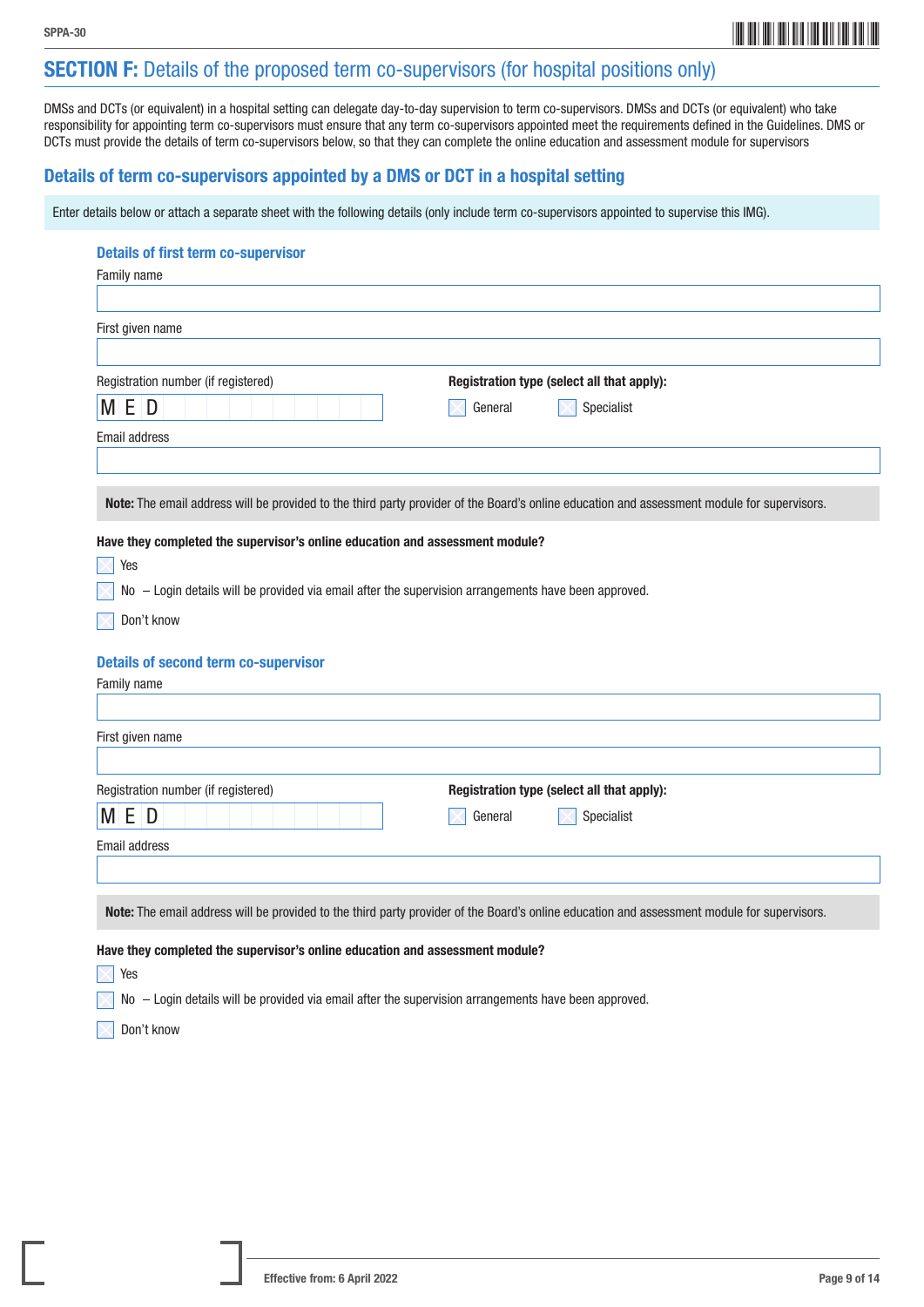| SPPA-30 |                                                                                                      |                                                                                                                                             |  |
|---------|------------------------------------------------------------------------------------------------------|---------------------------------------------------------------------------------------------------------------------------------------------|--|
|         | <b>Details of third term co-supervisor</b>                                                           |                                                                                                                                             |  |
|         | Family name                                                                                          |                                                                                                                                             |  |
|         |                                                                                                      |                                                                                                                                             |  |
|         | First given name                                                                                     |                                                                                                                                             |  |
|         |                                                                                                      |                                                                                                                                             |  |
|         | Registration number (if registered)                                                                  | Registration type (select all that apply):                                                                                                  |  |
|         | MED                                                                                                  | Specialist<br>General                                                                                                                       |  |
|         | Email address                                                                                        |                                                                                                                                             |  |
|         |                                                                                                      |                                                                                                                                             |  |
|         |                                                                                                      |                                                                                                                                             |  |
|         |                                                                                                      | Note: The email address will be provided to the third party provider of the Board's online education and assessment module for supervisors. |  |
|         | Have they completed the supervisor's online education and assessment module?                         |                                                                                                                                             |  |
|         | Yes                                                                                                  |                                                                                                                                             |  |
|         | No - Login details will be provided via email after the supervision arrangements have been approved. |                                                                                                                                             |  |
|         | Don't know                                                                                           |                                                                                                                                             |  |
|         | <b>SECTION G:</b> The proposed supervised practice plan                                              |                                                                                                                                             |  |

#### ALL SECTIONS MUST BE COMPLETED

Please ensure the details of the supervised practice plan are completed by the principal supervisor together with the IMG.

Use the space below or attach your own supervised practice plan which includes these elements.

### Learning objectives and recommended training/further professional development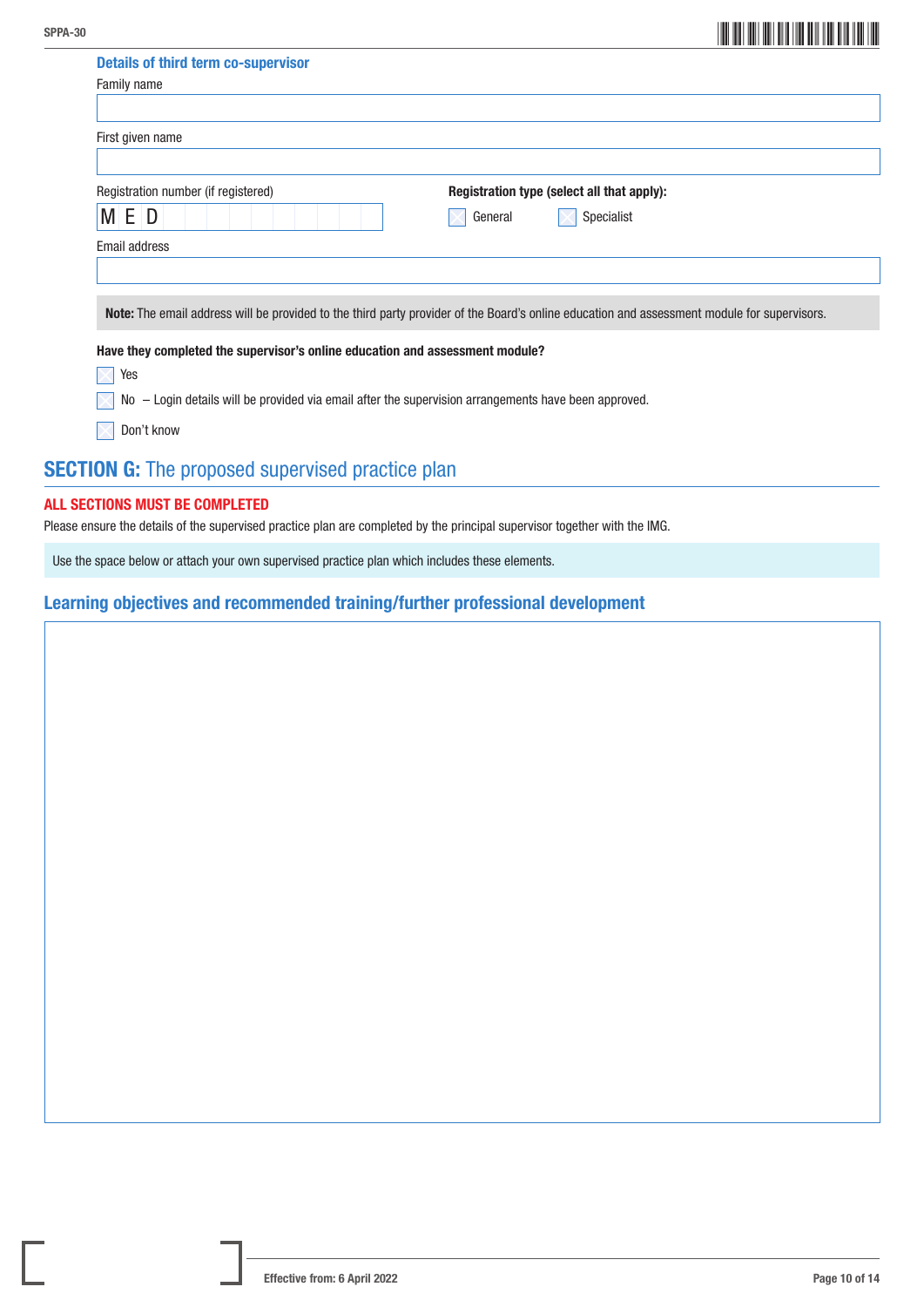## \*SPPA-3011\* SPPA-30

## Frequency of meetings with principal supervisor and type of meetings

Availability of co-supervisors for assistance. How will the IMG seek assistance?

E.g. face to face, telephone etc

## How will the IMG's performance be assessed?

E.g. direct observation of practice, medical record reviews, case reviews etc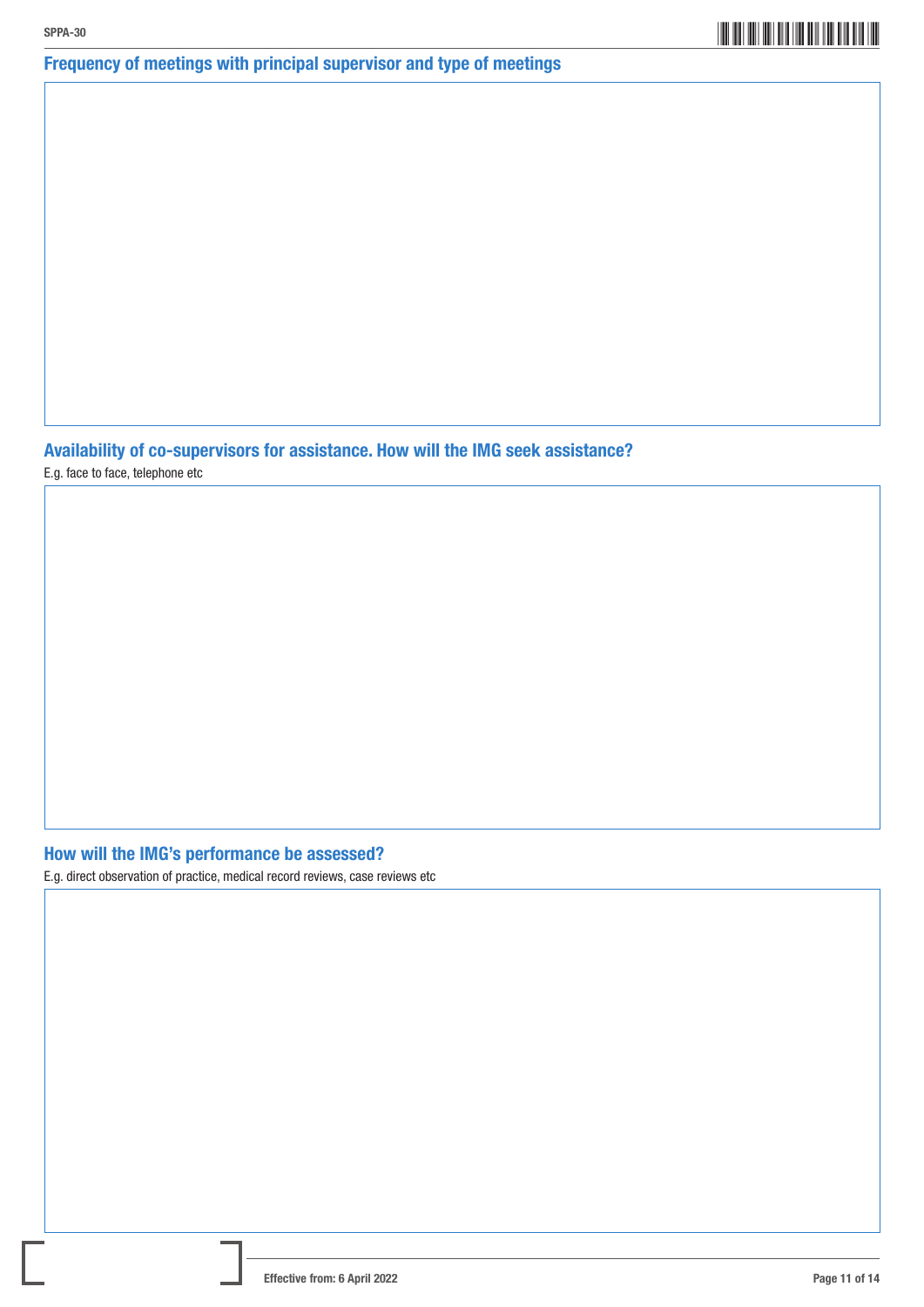## **SECTION H: Signatures**

By signing this form, you confirm that:

- the information about you on this form is complete, accurate and up to date, and that you will promptly notify Ahpra changes; and
- you have read the *Privacy notice* on the final page of this form. Ahpra's privacy policy explains how you may access and seek correction of your personal information held by Ahpra and the Board, how to complain to Ahpra about a breach of your privacy and how your complaint will be dealt with.

This policy can be accessed at **<www.ahpra.gov.au/privacy>** 

| Name of applicant/IMG<br>Date<br>$I$ M M $I$                           | Signature of applicant/IMG<br><b>SIGN HERE</b>        |
|------------------------------------------------------------------------|-------------------------------------------------------|
| Name of principal supervisor<br>Date<br>YYY<br>$/$ M M                 | Signature of principal supervisor<br><b>SIGN HERF</b> |
| Name of employer contact<br>Date<br>$I$ MM $I$ Y Y Y Y                 | Signature of employer contact<br><b>SIGN HERE</b>     |
|                                                                        |                                                       |
| Name of first co-supervisor<br>Date<br>$I$ MM $I$ Y Y Y                | Signature of first co-supervisor<br><b>SIGN HFRE</b>  |
| Name of second co-supervisor<br>Date<br>$Y$ $Y$ $Y$ $Y$<br>$I$ M M $I$ | Signature of second co-supervisor<br><b>SIGN HERE</b> |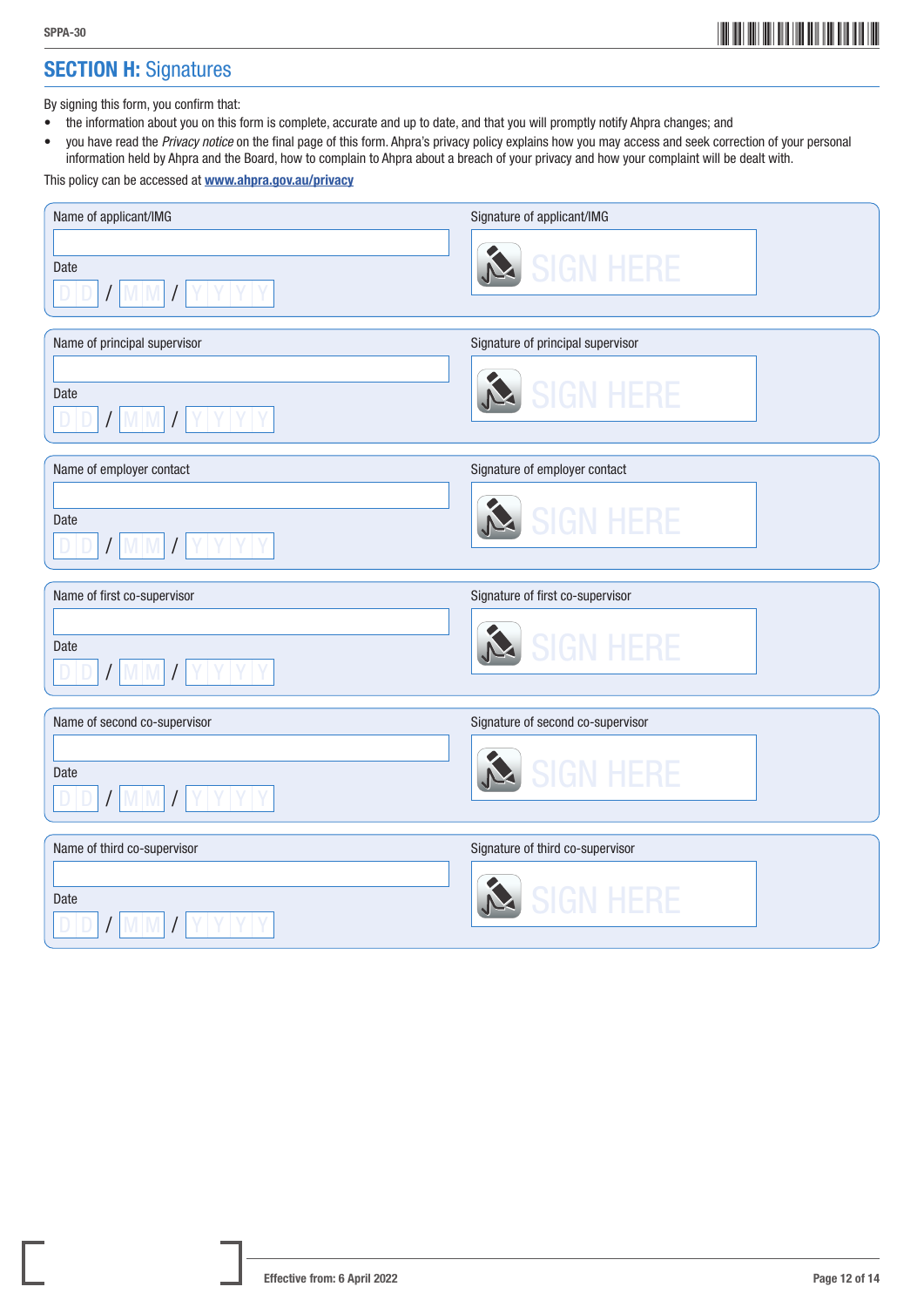## **SECTION I:** Principal supervisor's agreement

I agree to be the principal supervisor of (name of IMG)

and to provide supervision in accordance with the Board's Guidelines. I confirm that I can provide the following levels of supervision. I understand that the level of supervision will be determined by the Board.

Note: Refer to the *Guidelines: Supervised practice for international medical graduates* for a full description for each level of supervision. Please mark the relevant boxes below.

Level 1 - The supervisor takes direct and principal responsibility for each individual patient

Level 2 - The supervisor shares with the IMG responsibility for each individual patient

Level 3 - The IMG takes primary responsibility for each individual patient

Level 4 - The IMG takes full responsibility for each individual patient

#### For IMGs in hospital-based positions

The Medical Board of Australia has published an information sheet – *International medical graduate supervision in hospital-based positions* to provide guidance about supervision to hospitals who employ IMGs.

The hospital must select ONE of the following three options:

If the hospital can provide a defined level of supervision, the hospital can select one or more level(s) of supervision in the above boxes. The hospital must be able to provide supervision as described for each level.

If the above levels do not correspond to the proposed supervision arrangements, the hospital can:

- propose 'intern supervision' for an IMG who will need Level 1 equivalent supervision, if the hospital employs interns in accredited intern positions. The IMG does not need to be in an accredited intern position. No further information is required. OR
- describe the level of supervision and supervision structures in the table below.

| <b>Required information</b>                                                                | <b>Detail required/Examples</b>                                                                                                                                                                                                                                                     | To be completed by hospital |
|--------------------------------------------------------------------------------------------|-------------------------------------------------------------------------------------------------------------------------------------------------------------------------------------------------------------------------------------------------------------------------------------|-----------------------------|
| <b>Hospital location</b>                                                                   | Metro/regional/rural<br>Satellite hospitals/sites/campuses/clinics                                                                                                                                                                                                                  |                             |
| <b>Hospital type</b>                                                                       | Public/private<br>Tertiary<br>Is there an ED onsite?                                                                                                                                                                                                                                |                             |
| <b>IMG's proposed hours</b>                                                                | Average number of hours per fortnight<br>Is there after-hours work?                                                                                                                                                                                                                 |                             |
| <b>Supervisors (required)</b>                                                              | Principal supervisor (position)<br>Term co-supervisors (types of positions not names)                                                                                                                                                                                               |                             |
| <b>Other clinical supervision</b>                                                          | Other medical practitioners who can act in a supervisory<br>capacity (roles not names, such as senior doctor in training,<br>substantially comparable specialist IMG)                                                                                                               |                             |
| <b>Other practitioners present</b><br>(optional)                                           | Other medical practitioners present when IMG is practising<br>(roles not names, such as accredited registrar, specialist, etc)                                                                                                                                                      |                             |
| Mechanisms in place to ensure<br>that everyone is aware of the<br>supervision requirements | Who is responsible for determining the supervision<br>arrangements for the rotation?<br>Who is responsible for determining the supervision<br>arrangements for the shift?<br>How are the supervisors, the IMG and other team members<br>made aware of the supervision arrangements? |                             |
| <b>Types of supervision</b>                                                                | What proportion will be direct/indirect supervision and who<br>will provide? (roles not names)<br>What proportion will be by onsite/offsite supervisors?                                                                                                                            |                             |
| <b>Escalation protocols for</b><br>seeking assistance                                      | Routine seek advice, e.g. supervisor, other practitioners<br>Urgent emergency response e.g. MET call, Code Blue. Call<br>criteria and details of response not required                                                                                                              |                             |
| Any other relevant information<br>(optional)                                               |                                                                                                                                                                                                                                                                                     |                             |